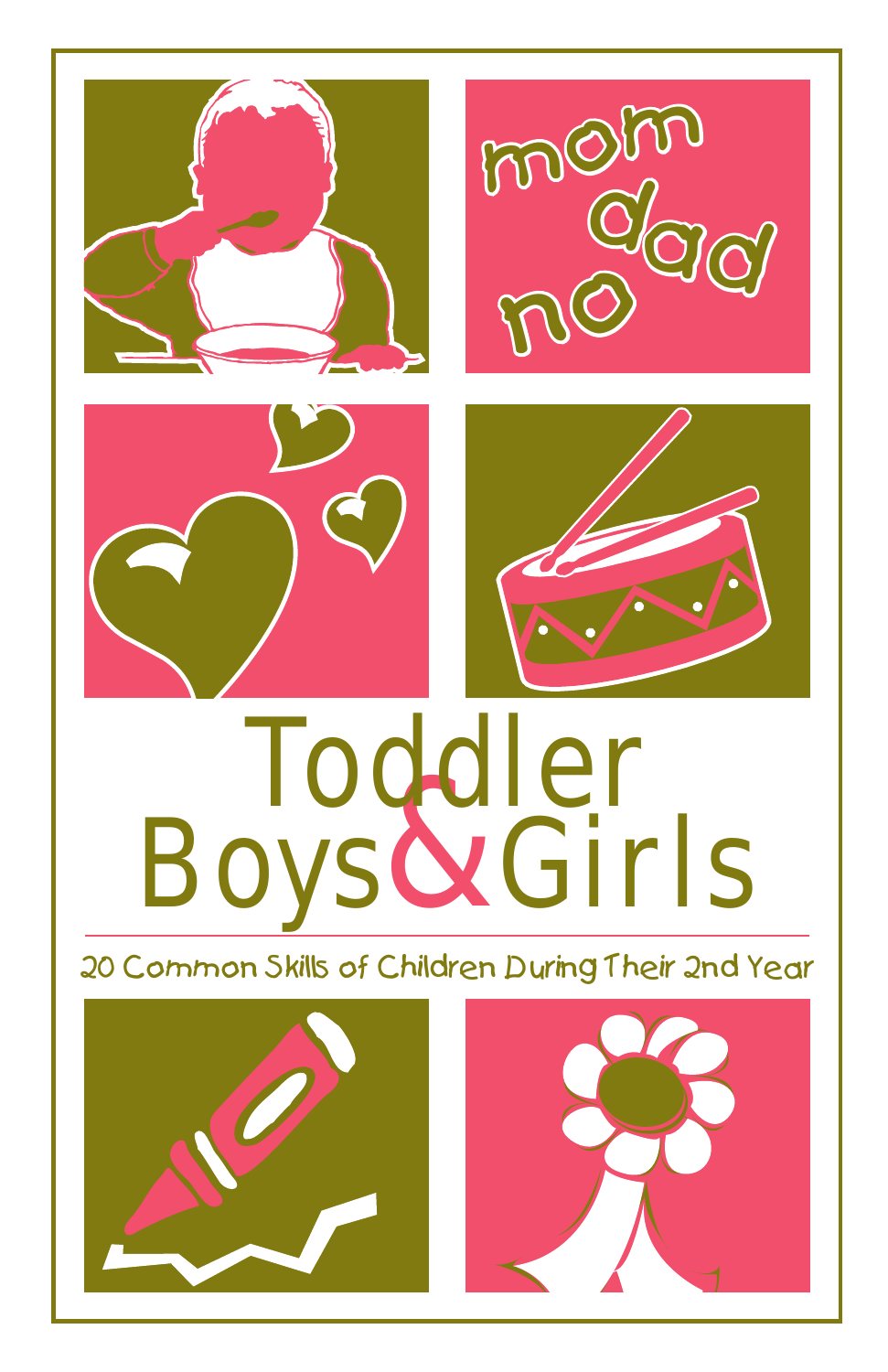# Young children are always learning.

They grow and develop at different rates, have different interests, and different experiences. This guide presents some of the skills most children are learning during their 2nd year.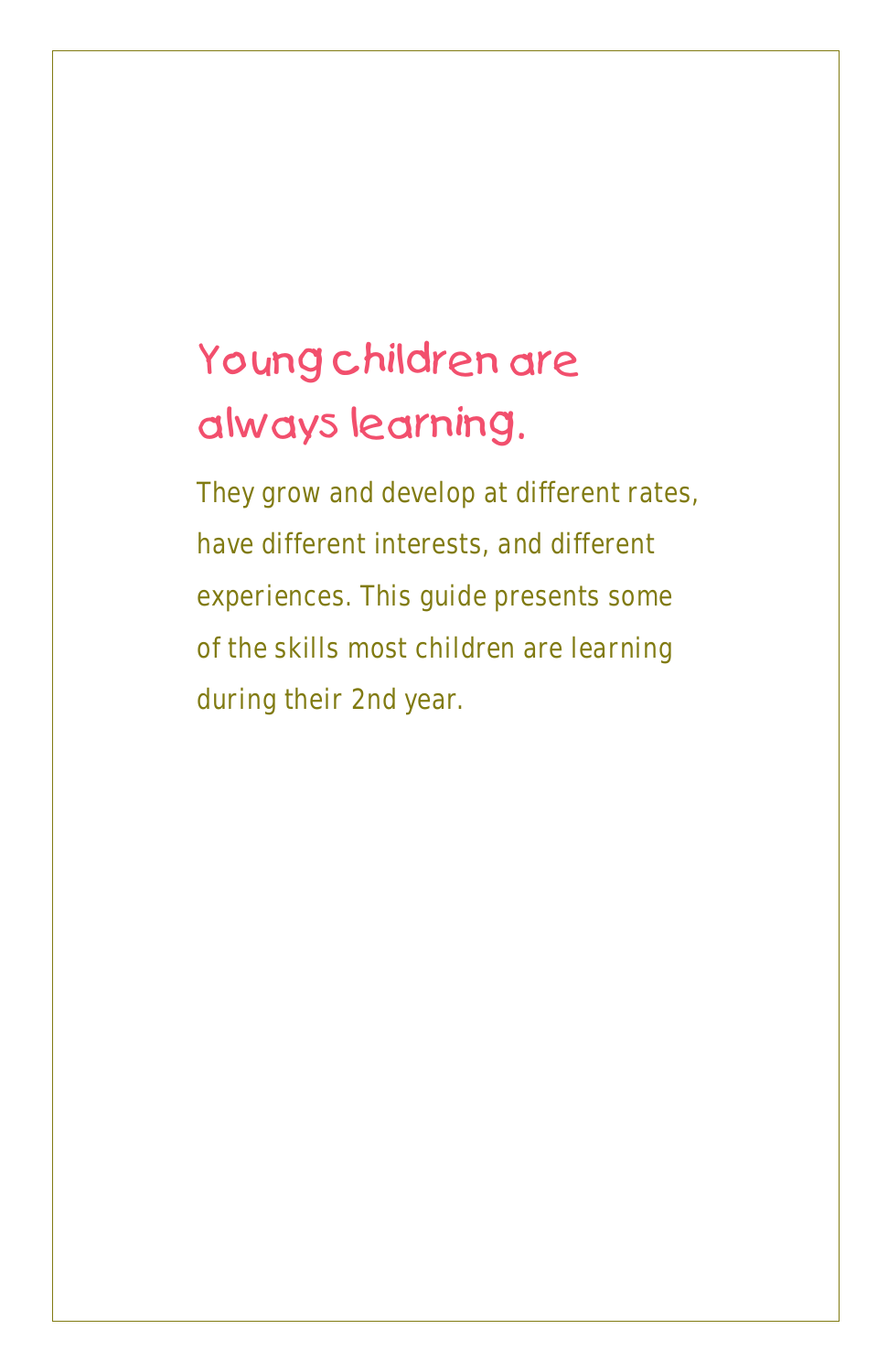# During the 2nd year, <sup>a</sup> child ...

## During 12-18 months, <sup>a</sup> child …

## 1. Uses a variety of sounds in trying to speak

- changes babbling sounds as though trying to say different words
- makes sounds in a rhythm as though singing a song
- uses a very loud voice when excited

## 2. Begins to be able to speak

- can say one or two words to ask for things
- says "no" when told to stop doing something
- says "cat" while pointing to a cat in a book
- says "get off" when sister tries to sit on the same chair

## 3. Starts to be able to pay attention for longer amounts of time

- takes time to put all three toys back on the shelf
- watches "Barney" on TV and dances and sings with him
- plays hide-and-seek with cousin

## 4. Enjoys things that are familiar

• wants to have the same book read again and again

nocat

- likes to choose the same clothes to wear again
- likes books that repeat verses throughout the book, like "I like green eggs and ham, do you like green eggs and ham?"
- wants to go to the same places to play
- asks to have a hot dog again and again for lunch

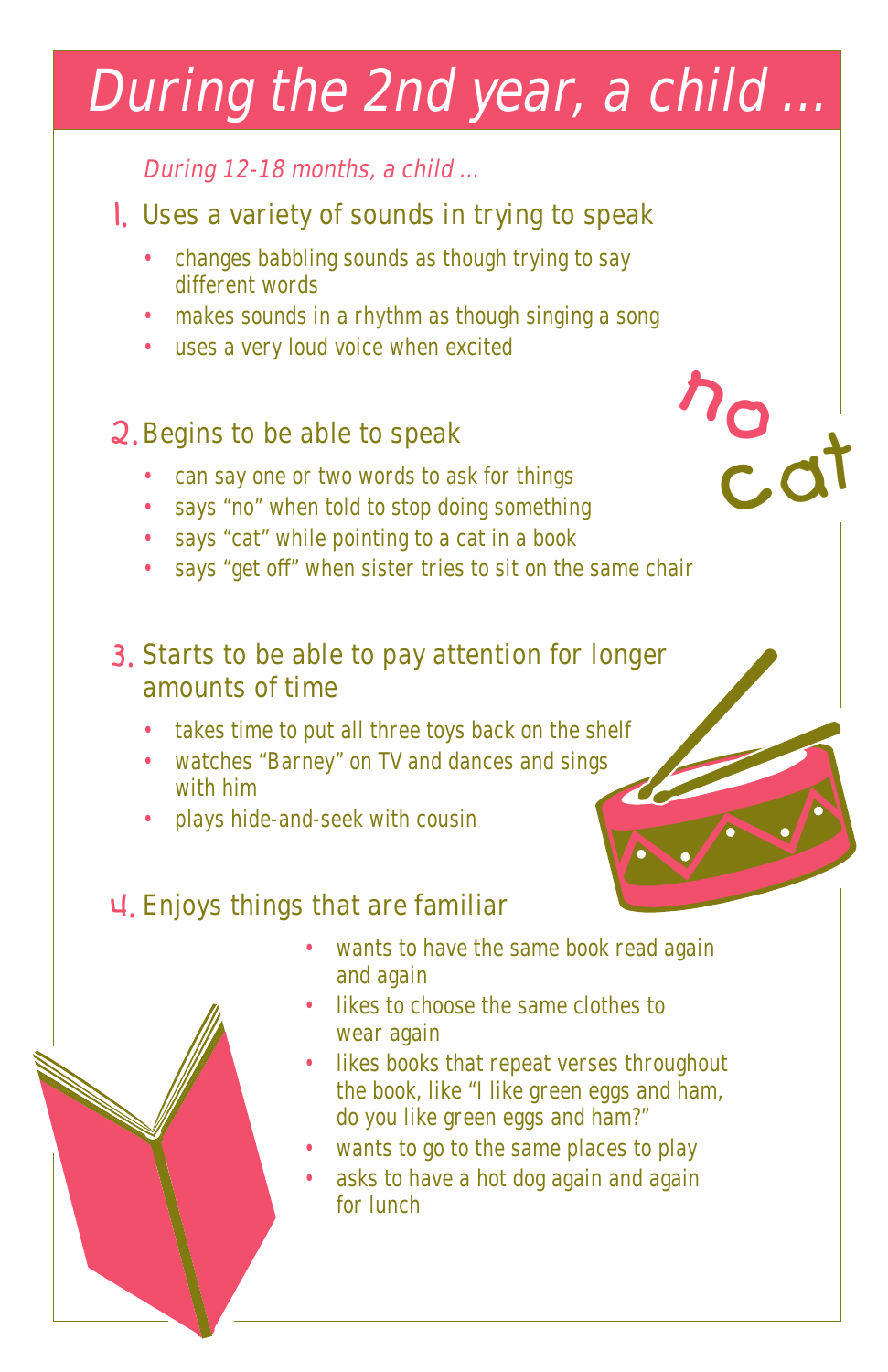## Makes connections of similar things 5.

- goes and gets a stuffed Mickey Mouse when Mickey is on TV •
- enjoys watching herself/himself in a mirror •

## 6. Wants to learn as much as possible

- wants to play the game of pointing to her nose, or ear, or toes when asked "Where is your ..."
- likes when dad reads a story and talks about the lion's big teeth and how it roars in the jungle
- points to pictures in the book so that mom will explain more about them •

## 7. Likes to pretend while playing

- pretends to talk on the telephone like mom does
- rocks a baby doll to sleep
- turns the wheel of the toy pretending to drive the car

## 8. Enjoys physical affection

- wants to cuddle with mom or dad at nap time •
- likes it when Aunt Nancy tickles her feet and tummy •
- crawls up on mom's lap while watching a movie
- hugs his big brother •

## 9. Gains more physical abilities

- can walk and run •
- can crawl up stairs •
- can scribble

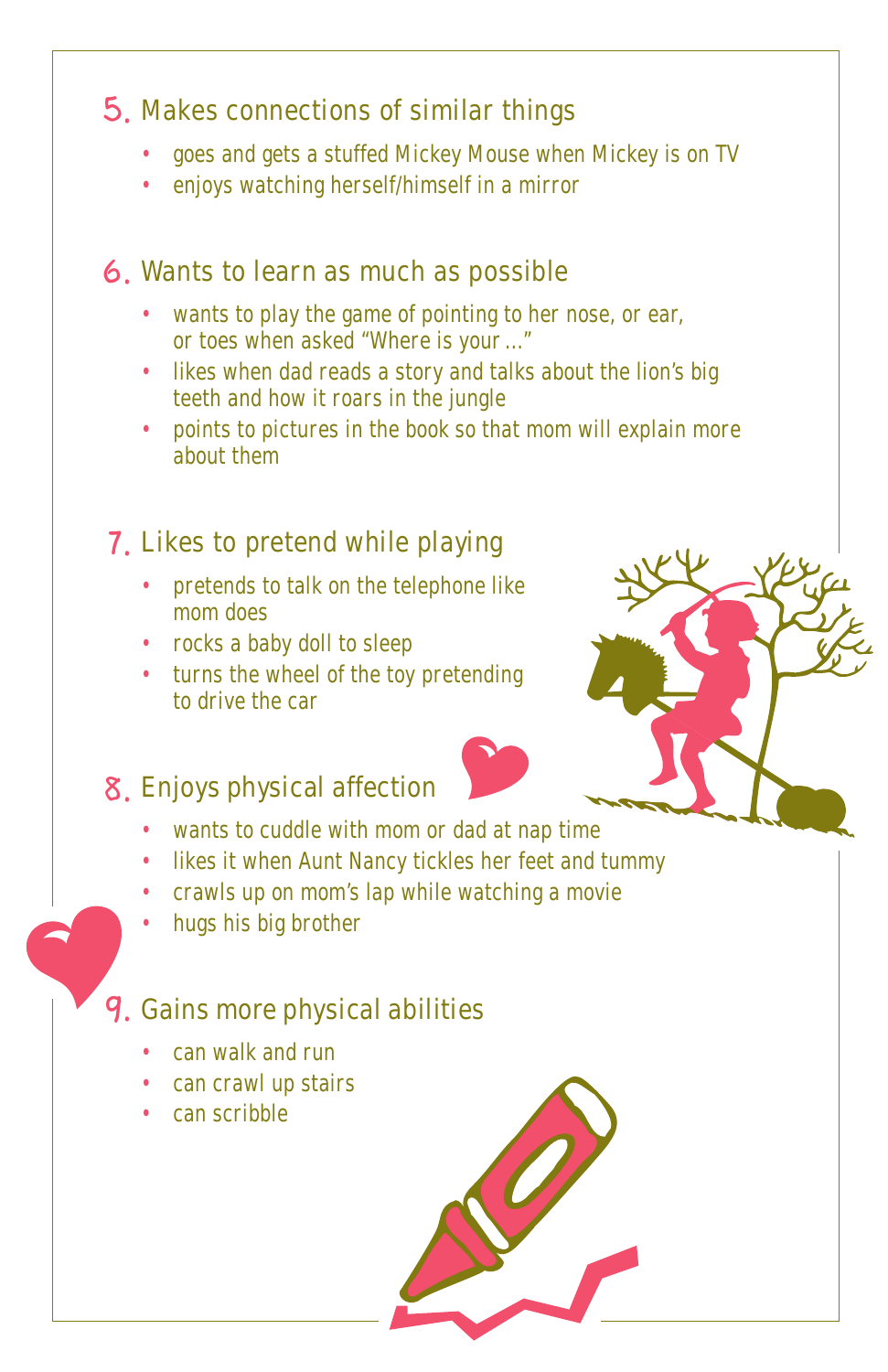## 10. Begins to have some fears

- may begin to be afraid to take a bath •
- becomes afraid when mom is not in sight
- wants an adult to help with everything
- may not be comfortable with strangers

#### During 18-24 months, a child …

### 11. Knows many words (over 200)

- learns the meaning of new words quickly
- tries to repeat new words mom and dad say
- asks a lot of questions, saying "why?"

## 12. Begins to talk in 2-3 word sentences

says "mom not go" when mom is putting on her coat •

that

mom<br>dad

my bear

- says "that my bear" about the stuffed animal
- repeats dad's words when he says "Mary is beautiful."

## 13. Shows the need to be independent

- does the opposite of what mom says to do
- often has temper tantrums
- decides what to eat and what not to eat

## 14. Begins to care for self

- tries to get dressed alone
- uses a fork and spoon to eat
- helps mom put the toys in the basket

## 15. Continues to build physical skills

- can run and kick a ball •
- can stack 5 or 6 blocks on top of one another
- can get onto the kitchen chair without help •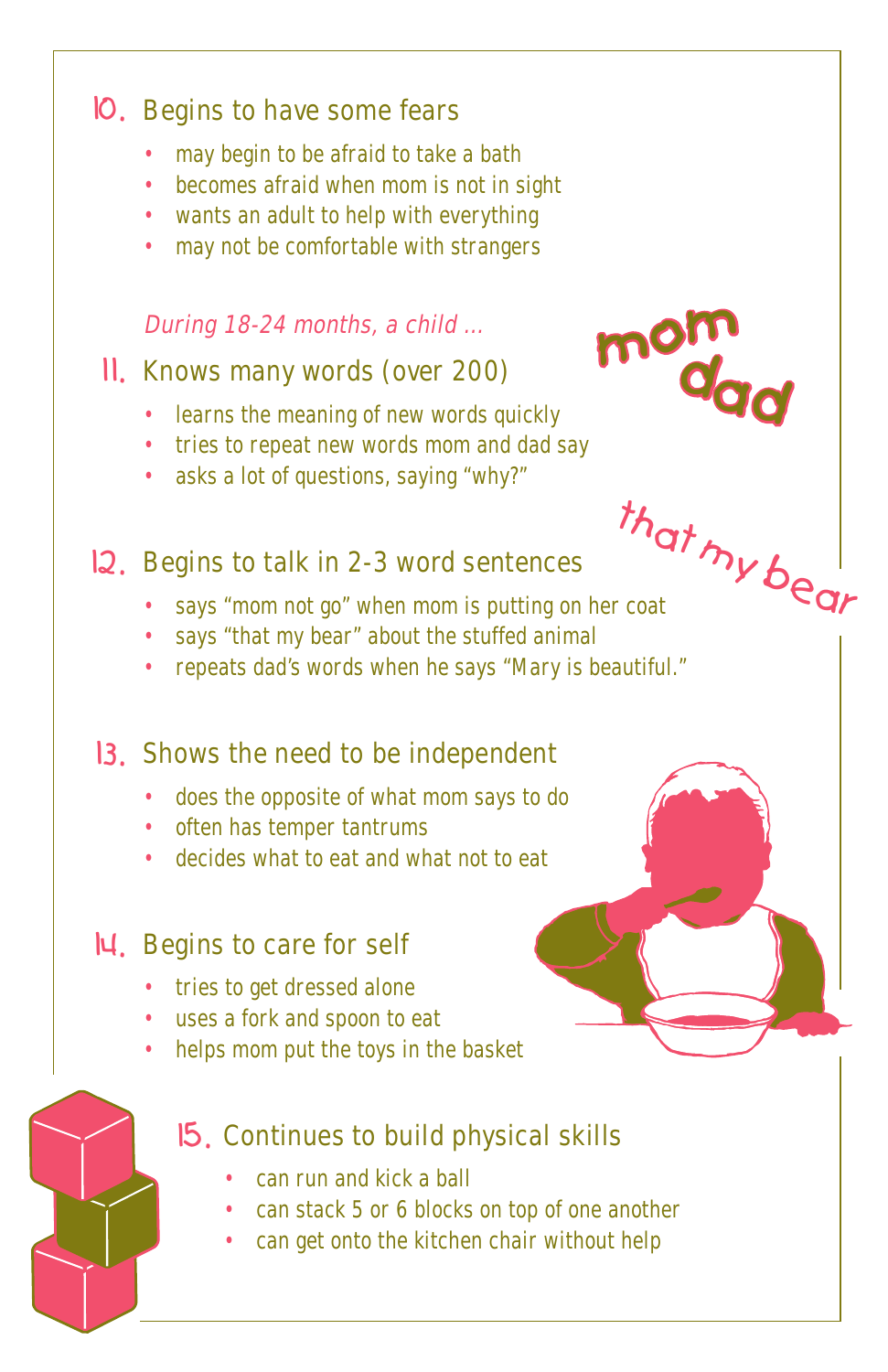## Likes stories about familiar things 16.

- enjoys a story about a little boy getting dressed to go to church •
- asks to hear the story again about the trip to the park •
- pretends to cry when the little girl fell down and got hurt

## 17. Shows pride in accomplishments

- brings her painting to hang on the refrigerator
- asks mom if she is happy that he could put on his shoes alone
- likes dad to read a familiar story so he can "read" along too

## 18. Is very self-centered

- plays alone, although other children may be in the same room
- is unhappy when a new baby comes into the home
- wants all of mom's attention to watch him put together a puzzle

## 19. Enjoys imitating and doing things with an adult

- as dad reads a story, he "reads" and babbles along with dad
- follows mom through every room of the house trying to "help"
- wants to help to do the shopping at the grocery store

## 20. Wants to learn about everything

- touches and examines all new objects
- is very curious about what others are doing and why
- watches his big brother build an airplane
- opens many drawers and cupboards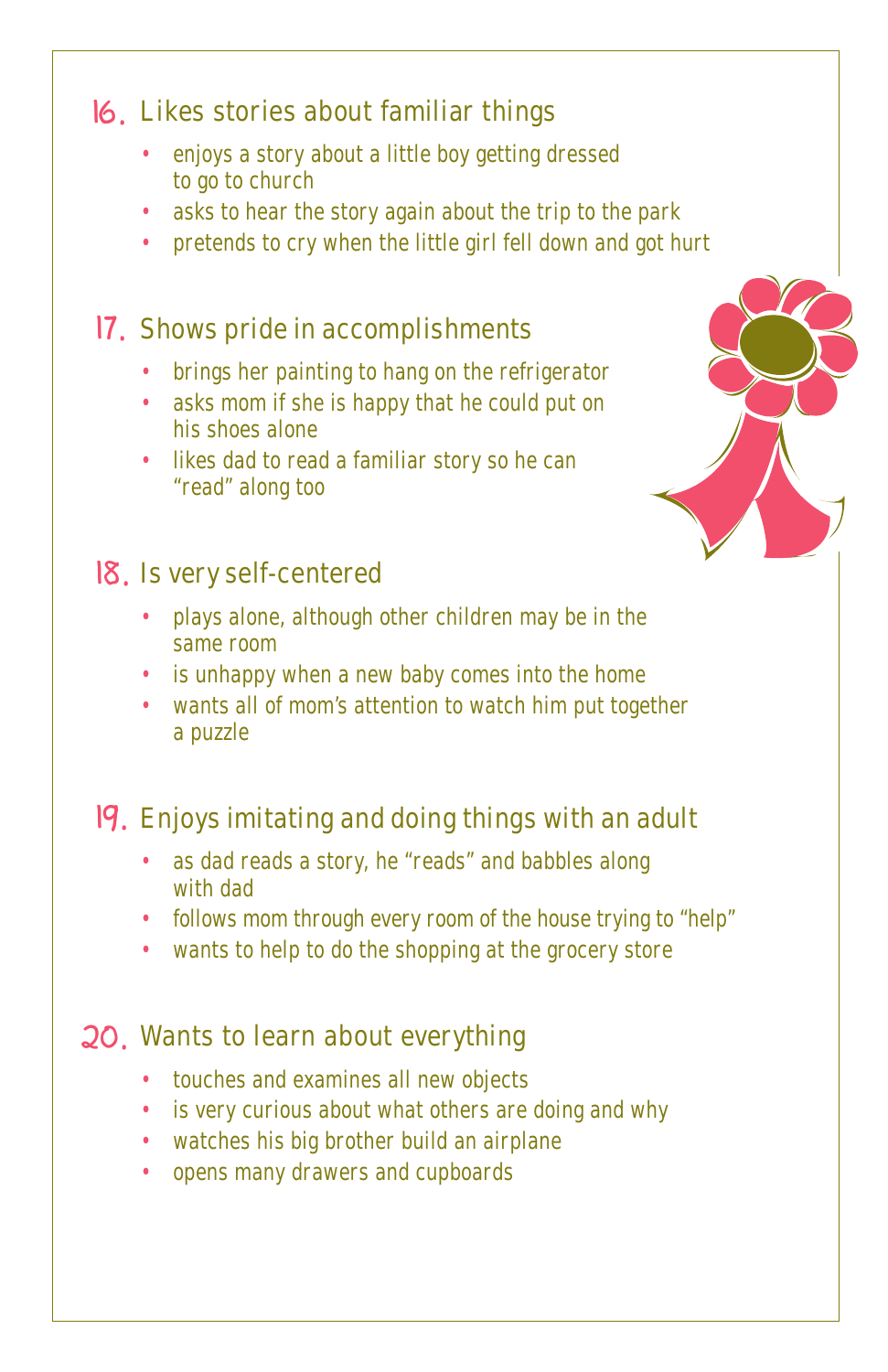## Use this guide to help.

Remember that some children will be able to do all of these things and more. Other children may be able to do many of the things listed but not be able to do others. Use this guide to help you observe your child during this second year. If you have questions about your child, speak to your pediatrician or preschool teacher.